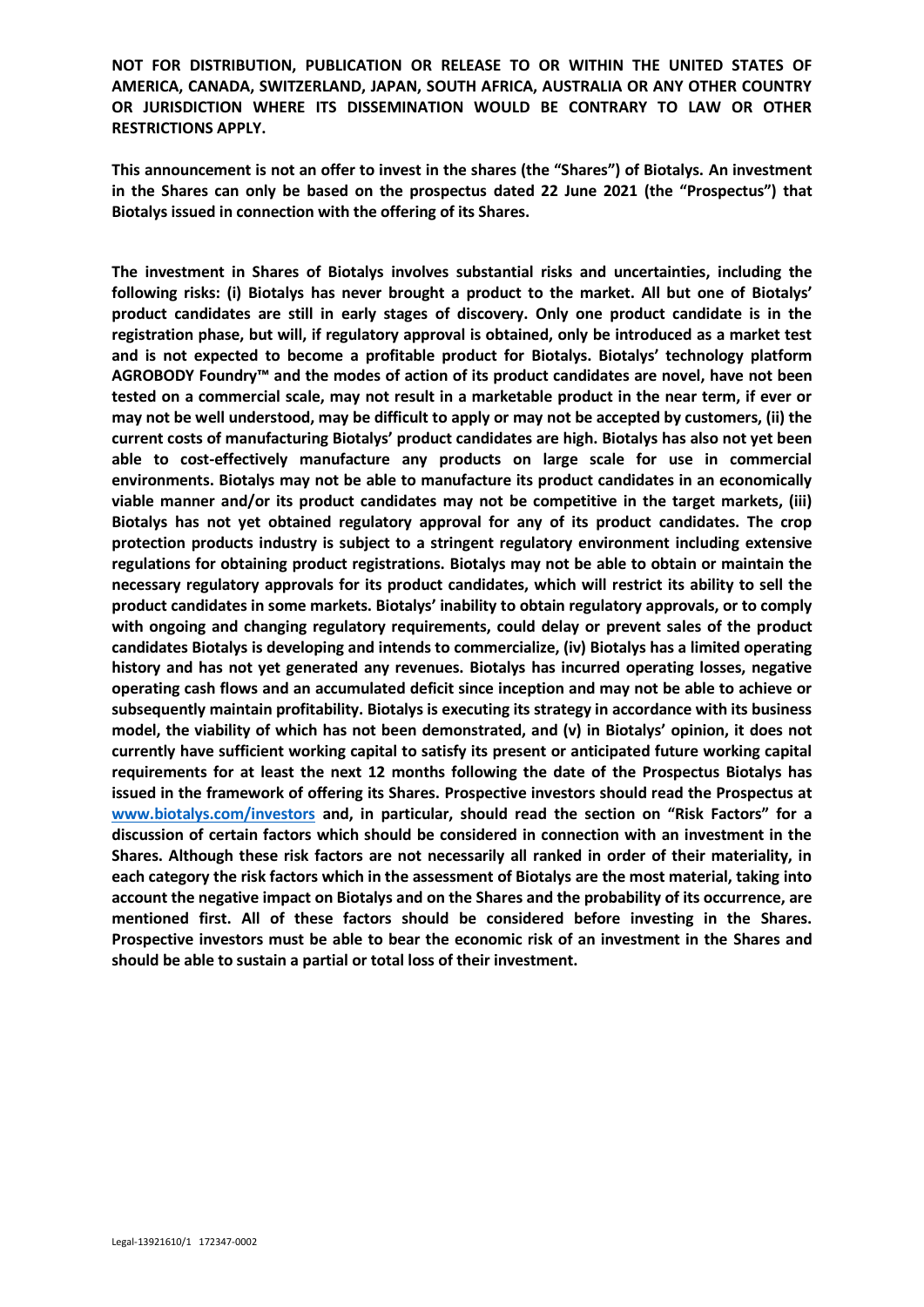

**Advertisement**

### **Biotalys announces successful €54.6 million Initial Public Offering**

**Ghent, BELGIUM – 01 July 2021 – Biotalys NV ("Biotalys" or the "Company")** an Agricultural Technology (AgTech) company focused on addressing food protection challenges with protein-based biocontrol solutions for a more sustainable and safer food supply, today announces the results of its initial public offering of new shares launched on 23 June 2021 (the "Offering") and the approval of admission of all of its shares to trading on the regulated market of Euronext Brussels under the symbol "BTLS" with trading set to commence on 2 July 2021.

The final offer price for the Offering has been set at  $E$ 7.50 per share, giving the Company an initial market capitalisation of approximately €225.2 million, or approximately €232.3 million, assuming the exercise in full of the Over-allotment Option (defined below). Gross proceeds for the Company from the Offering will amount to approximately €47.5 million, or approximately €54.6 million, assuming the exercise in full of the Over-allotment Option.

The orderbook included support from high-quality long-term institutional investors across Europe and retail investors in Belgium.

**Patrice Sellès, Chief Executive Officer of Biotalys, commented**: "Today marks a significant milestone for Biotalys and a strong demonstration of confidence and support in our mission to shape the future of sustainable and safe food supply. We have been delighted by the overwhelming support of new investors from across the globe as well as the enduring support of existing investors. This is an exciting time for us and we look forward to realizing the potential of our AGROBODY Foundry™ platform to provide innovative solutions that can transform the way we produce food, from farm to fork."

## **Results of the Offering**

- The final offer price for the Offering was set at €7.50 per share (the "Offer Price").
- The offering period of the Offering ended on 30 June 2021 at 04:00 pm (CEST) for retail investors and on 1 July 2021 at 02:00 pm (CEST) for institutional investors.
- The total number of shares subscribed for in the Offering amounts to 6,333,333 new shares of the Company (the "New Shares", and each existing share and New Share representing the Company's share capital a "Share").
- In order to facilitate stabilization by the Stabilization Manager (see below), the Stabilization Manager over-allotted 949,999 shares in the Offering.
- In order to cover the aforementioned over-allotments or short positions, if any, resulting from the over-allotment, an over-allotment option to subscribe for 949,999 additional new shares at the offer price has been granted to Joh. Berenberg, Gossler & Co. KG, as stabilization manager (the "Stabilization Manager"), acting on behalf of itself and KBC Securities NV/SA, Belfius Bank NV/SA and Oppenheimer Europe Ltd. (the "Over-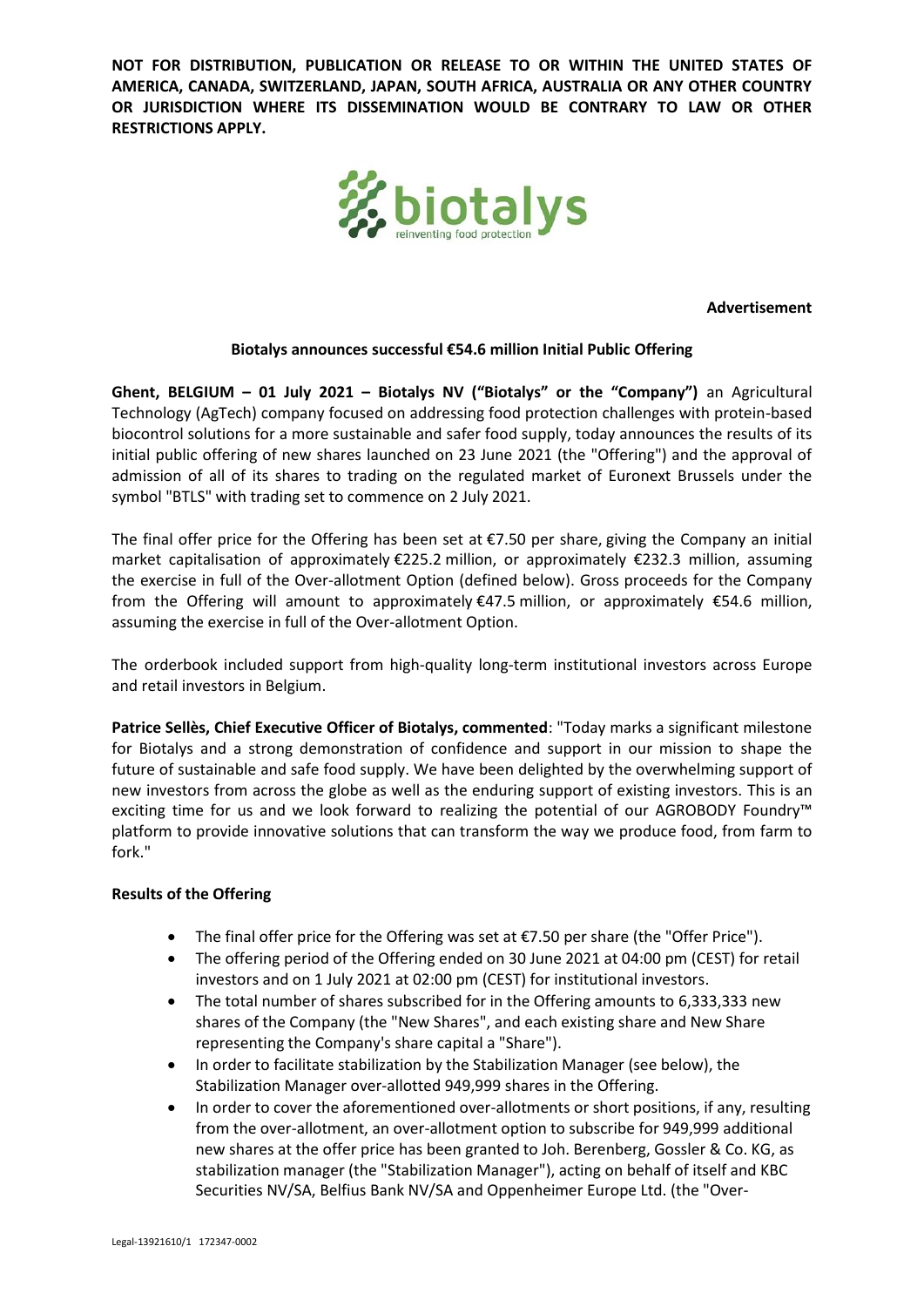> allotment Option"). The Over-allotment Option will be exercisable for a period of 30 calendar days following the Listing Date (as defined below) (the "Stabilization Period"). The Company will announce if and when the Over-allotment Option is exercised.

- The Stabilization Manager may engage in stabilization transactions aimed at supporting the market price of the shares during the Stabilization Period. These transactions may stabilize, maintain or otherwise affect the price of the Company's shares or any options, warrants or rights with respect to, or other interest in, the shares or other securities of the Company during the Stabilization Period. These activities may support the market price of the Company's shares at a level higher than that which might otherwise prevail. Stabilization will not be executed above the Offer Price. Such transactions may be effected, on the regulated market of Euronext Brussels, in the over-the-counter markets or otherwise. The Stabilization Manager and its agents are not required to engage in any of these activities and, as such, there is no assurance that these activities will be undertaken. If undertaken, the Stabilization Manager or its agents may discontinue any of these activities at any time and they must terminate at the end of the Stabilization Period.
- The gross proceeds of the Offering for the Company amount to approximately  $\epsilon$ 47.5 million, or approximately €54.6 million, assuming the exercise in full of the Overallotment Option. The implied market capitalization of Biotalys is approximately  $\epsilon$ 225.2 million, or approximately €232.3 million, assuming the exercise in full of the Overallotment Option.
- Given the strong local support from retail investors, the Company has decided to allocate more of the Offered Shares to retail investors than the legal minimum of 10%. 1,332,957 Shares, representing approximately 18.3% of the Offered Shares (including over-allotment) in the Offering, have been placed with retail investors in Belgium. The shares applied for by retail investors will be allotted according to the following allocation criteria: 100% allocation for all the orders containing between 1 and 500 shares; 75% allocation for orders containing more than 500 shares. There will not be a distinction between retail orders submitted with the syndicate and retail orders submitted with other financial intermediaries.
- Trading of Biotalys' Shares on the regulated market of Euronext Brussels under the symbol "BTLS" is expected to commence, on an "if-and-when-issued-and/or-delivered" basis, on or about 2 July 2021 (the "Listing Date"). Payment for and delivery of the Offered Shares will occur on 5 July 2021 (the "Closing Date"), subject to the successful closing of the Offering.
- The investors (including certain existing shareholders of the Company, including all of the Company's existing shareholders holding more than 5% of the outstanding Shares prior to the closing of the Offering as well as Federale Participatie- en Investeringsmaatschappij NV and BNP Paribas Fortis Private Equity Belgium NV/SA) (the "Participating Investors") that committed to subscribe for new shares in the Offering (the "Pre-commitments"), have each been allocated 100% of their individual Precommitments, which represents 3,714,787 new shares for a total aggregate amount of €27.9 million. In addition, a total of 505,220 new shares were allocated to Participating Investors that submitted additional orders in the Offering during the bookbuilding.
- A standstill and lock-up will apply to the Company and to shares held by members of the Board of Directors and the Executive Committee as well as the existing shareholders holding 1% or more of the Company's shares as described in the Prospectus. The Participating Investors Federale Participatie- en Investeringsmaatschappij NV and BNP Paribas Fortis Private Equity Belgium NV/SA are not bound by any contractual lock-up restrictions.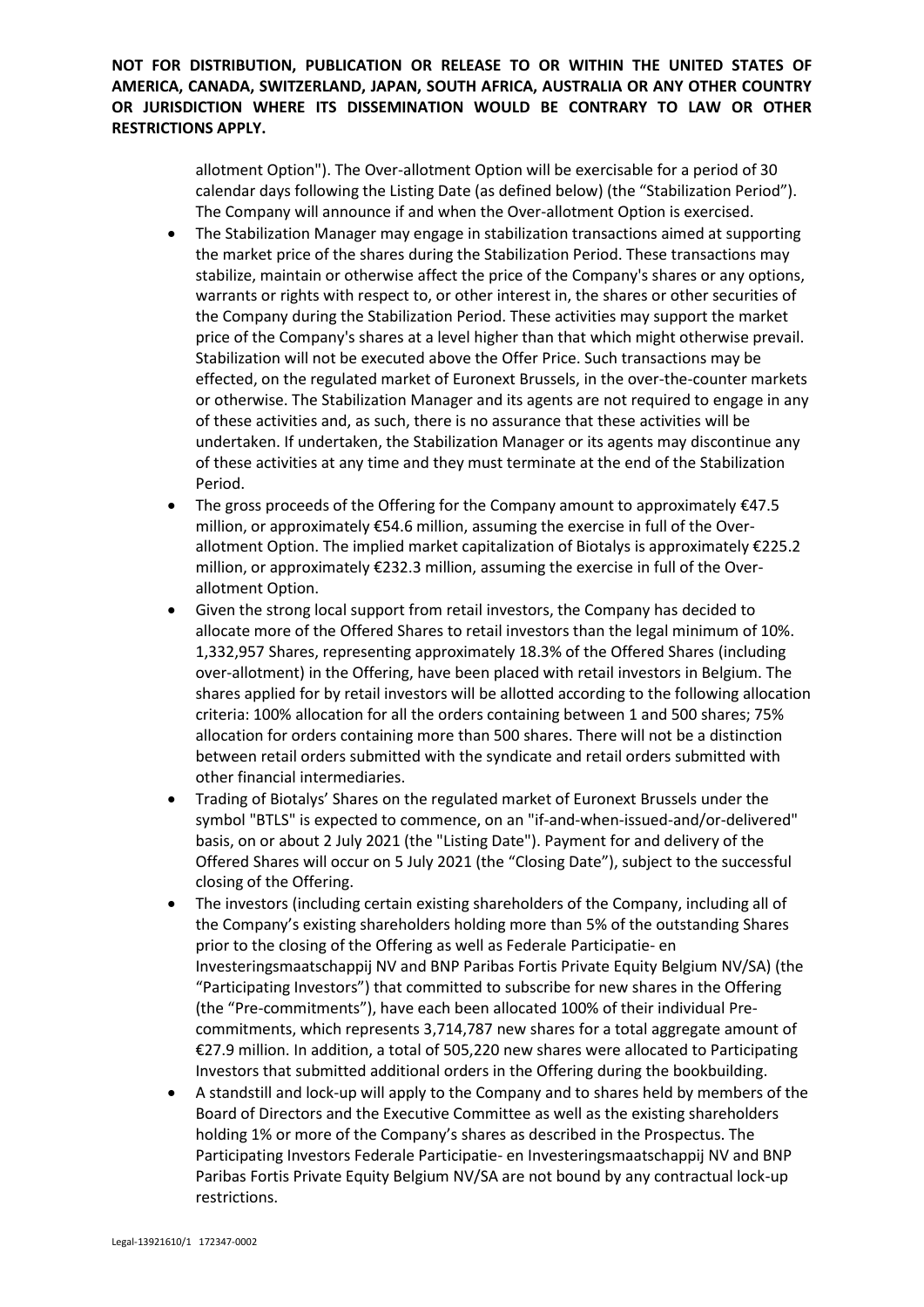• Joh. Berenberg, Gossler & Co. KG and KBC Securities NV/SA acted as Joint Global Coordinators and Joint Bookrunners in the Offering. Belfius Bank NV/SA acted as Joint Bookrunner and Oppenheimer Europe Ltd. through Oppenheimer & Co. Inc. as Lead U.S. Bookrunner.

- **ENDS -**

### **For further information, please contact:**

#### **Biotalys**

Toon Musschoot, Strategic Communications Manager T: +32 (0)9 274 54 00 E: [Toon.Musschoot@Biotalys.com](mailto:Toon.Musschoot@biotalys.com)

**For media enquiries, please contact: Consilium Strategic Communications** Amber Fennell, Chris Gardner, Chris Welsh T: +44 (0)203 709 5700 E: [Biotalys@consilium-comms.com](mailto:Biotalys@consilium-comms.com)

#### **About Biotalys**

Biotalys is an Agricultural Technology (AgTech) company focused on addressing food protection challenges with protein-based biocontrol solutions for more sustainable and safer food. Based on its novel AGROBODY™ technology platform, Biotalys aims to develop a strong and diverse pipeline of effective products with a favorable safety profile that aim to address key crop pests and diseases across the whole value chain, from soil to plate. Biotalys was founded in 2013 as a spin-off from the VIB (Flanders Institute for Biotechnology) and has raised €62.8 million (US\$74.9 million) to date from Belgian and international investors. The Company is based in the biotech cluster in Ghent, Belgium. More information can be found o[n www.biotalys.com.](http://www.biotalys.com/)

#### **Important Notice**

This announcement is not for distribution in or to persons resident in the United States of America, Australia, Canada, Japan, South Africa or Switzerland. The information contained herein does not constitute an offer of securities for sale.

This announcement contains statements which are "forward-looking statements" or could be considered as such. These forward-looking statements can be identified by the use of forwardlooking terminology, including the words 'aim', 'believe', 'estimate', 'anticipate', 'expect', 'intend', 'may', 'will', 'plan', 'continue', 'ongoing', 'possible', 'predict', 'plans', 'target', 'seek', 'would' or 'should', and contain statements made by the company regarding the intended results of its strategy. By their nature, forward-looking statements involve risks and uncertainties and readers are warned that none of these forward-looking statements offers any guarantee of future performance. The Biotalys actual results may differ materially from those predicted by the forward-looking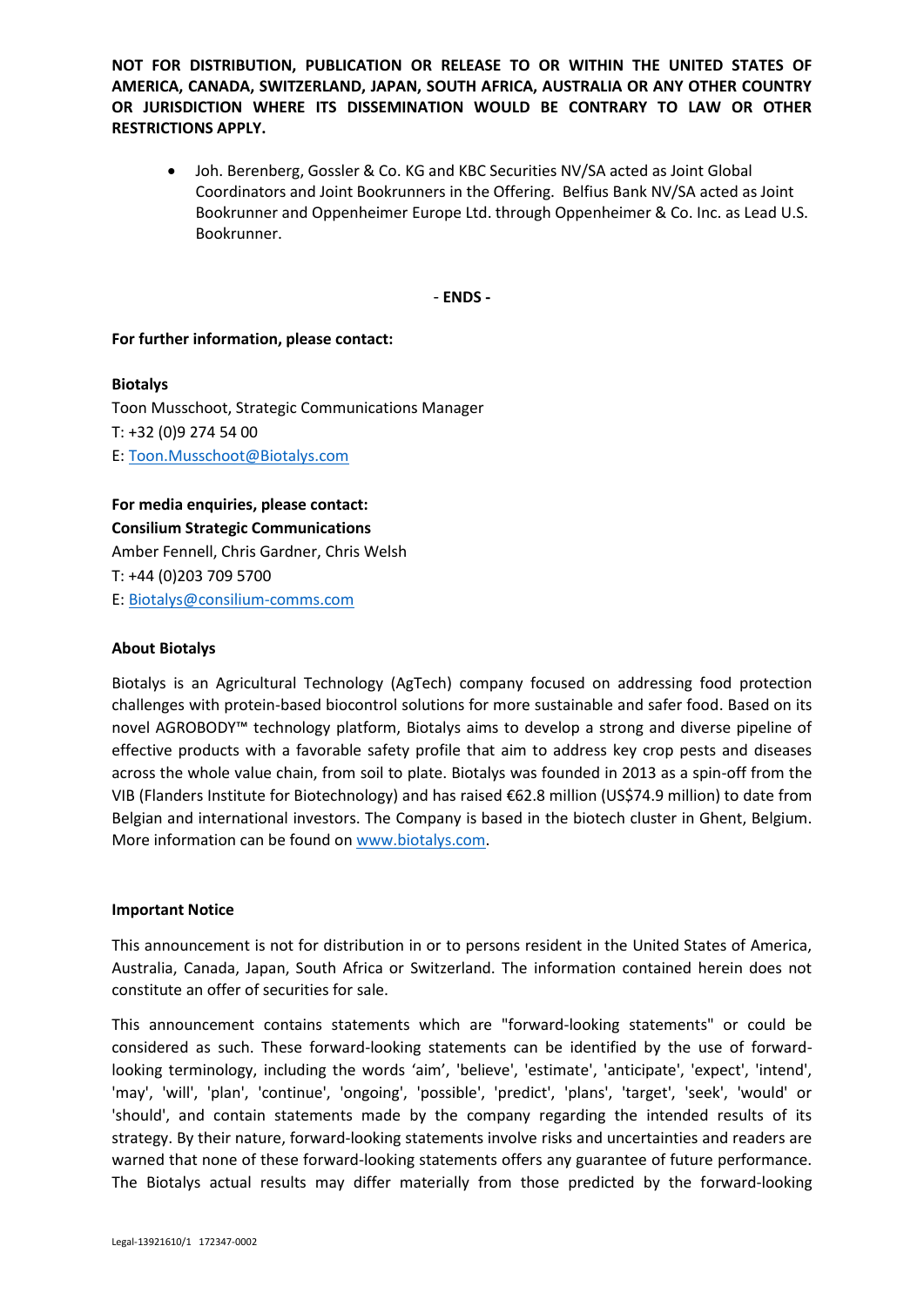statements. Biotalys makes no undertaking whatsoever to publish updates or adjustments to these forward-looking statements, unless required to do so by law.

The Company's securities referred to herein have not been and will not be registered under the United States Securities Act of 1933, as amended (the Securities Act), or under the laws of any state or other jurisdiction in the United States of America, and may not be offered or sold within the United States of America except pursuant to an exemption from, or in a transaction not subject to, the registration requirements of the Securities Act and applicable state laws. No public offering of securities will be made in the United States of America.

This information does not constitute an offer or invitation to proceed to an acquisition of or subscription for the Company's securities, nor an offer or invitation to proceed to an acquisition of or subscription for the Company's securities in any jurisdiction (including Belgium, member states of the EEA, the United States of America, Switzerland, Canada, Australia, Japan, South Africa or the United Kingdom) where such offer or invitation is not allowed without registration or qualification under the applicable legislation of the relevant jurisdiction, or where such offer or invitation does not meet the required conditions under the applicable legislation of the relevant jurisdiction.

This information and any materials distributed in connection with this information are not directed to, or intended for distribution to or use by, any person or entity that is a citizen or resident of or located in the United States of America, Switzerland, Canada, Australia, Japan, South Africa or any other jurisdiction where such distribution, publication, availability or use would be contrary to law or regulation or which would require any registration or licensing within such jurisdiction. Any failure to comply with these restrictions may constitute a violation of the laws or regulations of the United States of America, Switzerland, Canada, Australia, Japan, South Africa or any other jurisdiction. The distribution of this information in other jurisdictions than Belgium, may be restricted by laws or regulations applicable in such jurisdictions. All persons in possession of this information must inform themselves about, and comply with, any such restrictions.

An investment in shares entails significant risks. Relevant investors are encouraged to read the Prospectus. This document is not a prospectus and investors should not subscribe for or purchase any shares referred to herein except on the basis of the information contained in the Prospectus. Potential investors must read the Prospectus before making an investment decision in order to fully understand the potential risks and rewards associated with the decision to invest in the securities. This announcement and the approval of the Prospectus, as the case may be, should not be understood as an endorsement of the securities offered or admitted to trading on a regulated market. The value of the Company's shares can decrease as well as increase. Potential investors should consult a professional advisor as to the suitability of the intended offering for the person concerned.

The date of completion of listing on the regulated market of Euronext Brussels may be influenced by things such as market conditions. There is no guarantee that such listing will occur and a potential investor should not base their financial decisions on the Company's intentions in relation to such listing at this stage.

Acquiring investments to which this announcement relates may expose an investor to a significant risk of losing the entire amount invested. Persons considering such investments should consult an authorized person specializing in advising on such investments.